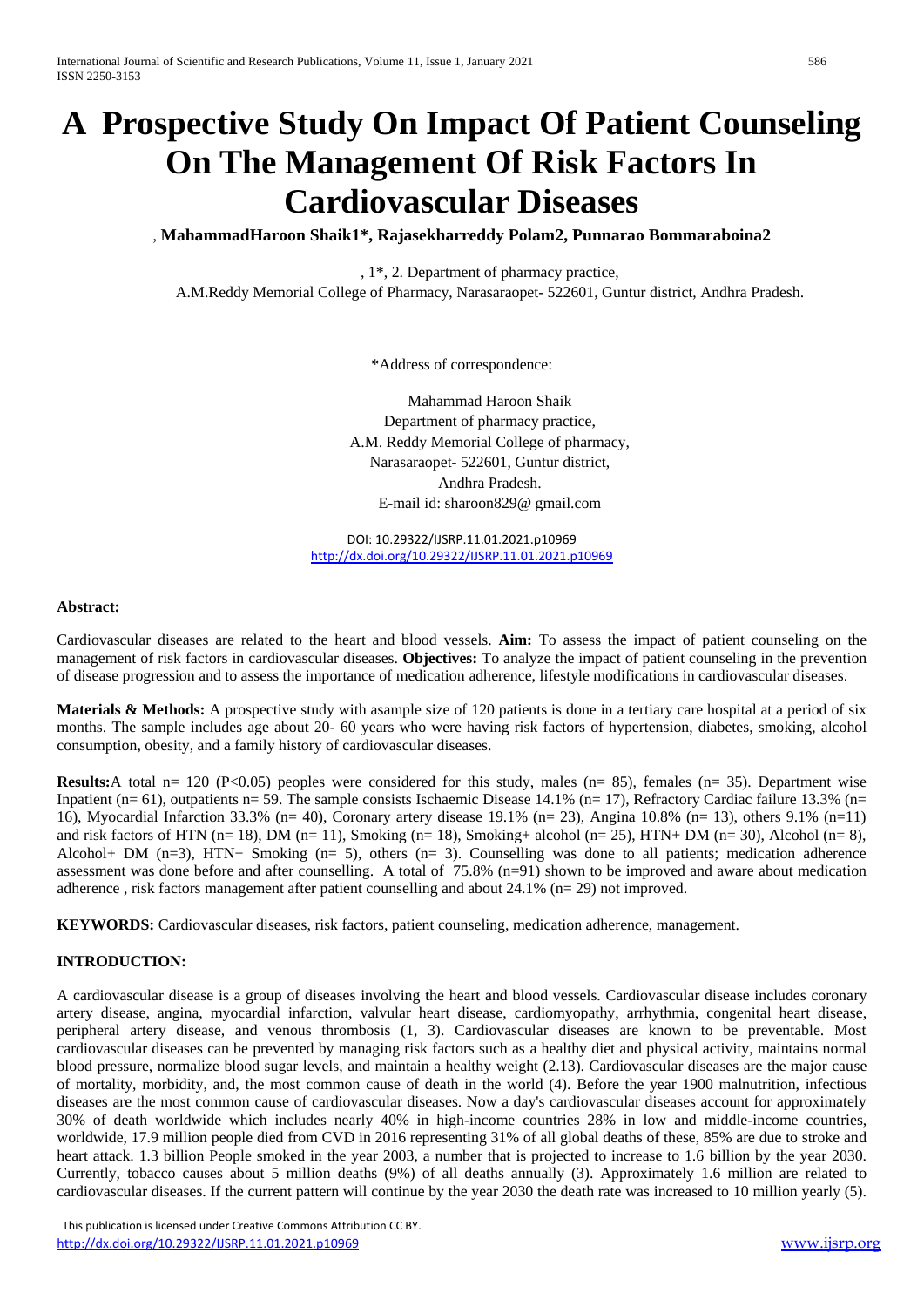About 10% of Myocardial infarctions occur at the age of 40 years and 45% occur age 60 years. According to the American heart association, 81,100,000 American adults have one or more types of cardiovascular diseases (CVD) based on the data from 2003 to 2006 (6). In India, several studies show that the prevalence of cardiovascular diseases in the urban population is 11% and in the rural population is 7% (7).

| <b>ESTIMATED MORBIDITY RELATED TO HEART DISEASE 2010-2030</b>                                                      |              |              |  |  |  |  |  |
|--------------------------------------------------------------------------------------------------------------------|--------------|--------------|--|--|--|--|--|
| <b>BY 2010</b><br><b>BY 2030</b><br><b>ESTIMATED MORBIDITY RELATED TO</b><br><b>HEART DISEASE 2010-2030 DEATHS</b> |              |              |  |  |  |  |  |
| CVD deaths: Annual number of deaths                                                                                | 18.1 million | 24.2 million |  |  |  |  |  |
| CVD Deaths: percentage of all deaths                                                                               | $30.8 \%$    | 32.5%        |  |  |  |  |  |
| <b>CHD Deaths: percentage of all male deaths</b>                                                                   | 131%         | $14.9\%$     |  |  |  |  |  |
| <b>CHD Deaths: percentage of all female deaths</b>                                                                 | 13.6%        | 13.1%        |  |  |  |  |  |

#### **01. Estimated morbidity related to heart disease 2010-2030**

WHO estimates that cigarette smoking kills about 6 million people every year, of which 5 million are smokers and Tobacco is a known or probable cause of at least 25 diseases. The preventive measure is managing the cause and predisposition factors for the disease, lifestyle modification, and well- being of individuals (8). The European Society of Cardiology guideline recommends that pharmacological management is to reduce mortality, morbidity and improve patient quality of life whereas non-pharmacological management (self-care, behavioral and patient education) is to improve adherence to treatment and quality of life (9). Self- care is mainly helpful for the prevention and management of chronic illness (10). Poor medication adherence is a major problem in cardiovascular diseases this is due to limit care co-ordination, forgetfulness of the patient, confusion of treatment regimen, impaired cognitive behavior of the patient, poor communication between provider and patients, etc. (11). Cardiac rehabilitation is recommended for patients with heart failure, revascularization, and stable coronary artery disease (12). A traditional pharmacist activity like patient education, counseling about the disease, medication, and lifestyle modifications help to improve patient knowledge, medication adherence and preserves the health status of patients (14). This study is to assess the impact of patient counseling on the management of risk factors in cardiovascular diseases.

# **MATERIALS AND METHODS:**

This was a prospective study carried at a tertiary care hospital with a duration of six months. The aim of this study is to assess the impact of patient counseling for the management of risk factors in cardiovascular diseases, and objectives are to improve and maintain patient functional capacity and well-being by managing and controlling risk factors, to analyze the impact of patient counseling in the prevention of disease progression, to assess the importance of medication adherence and lifestyle modifications in cardiovascular diseases. The sample size is n=120, study criteria includes

- Patients with the age of 20 to 60 years.
- Patients with alcohol and smoking.
- Patients with hypertension and diabetes
- Patients of obese.
- Patients with a family history of cardiovascular diseases

### And excludes

- Patients with the age of fewer than 20 years and more than 60 years
- Patients with thyroid disorders
- Patients with cerebrovascular diseases
- Other comorbid disease conditions

Data is collected from the hospital by interviewing the patient, the entire session was carried out in private to create a favorable environment for information and provide education. Each session should be a period of approximately 10 to 15 minutes. Patients with cardiovascular diseases associated with risk factors. A data collection form was formulated which provides information about patient demographics (age, sex, case history, lab data, diagnosis, therapeutic management). Patient medication adherence questionnaire form prepared to assess the medication adherence, Counselling was done by using patient counseling leaflets in both regional language and English to prevent disease progression and to improve patient outcomes.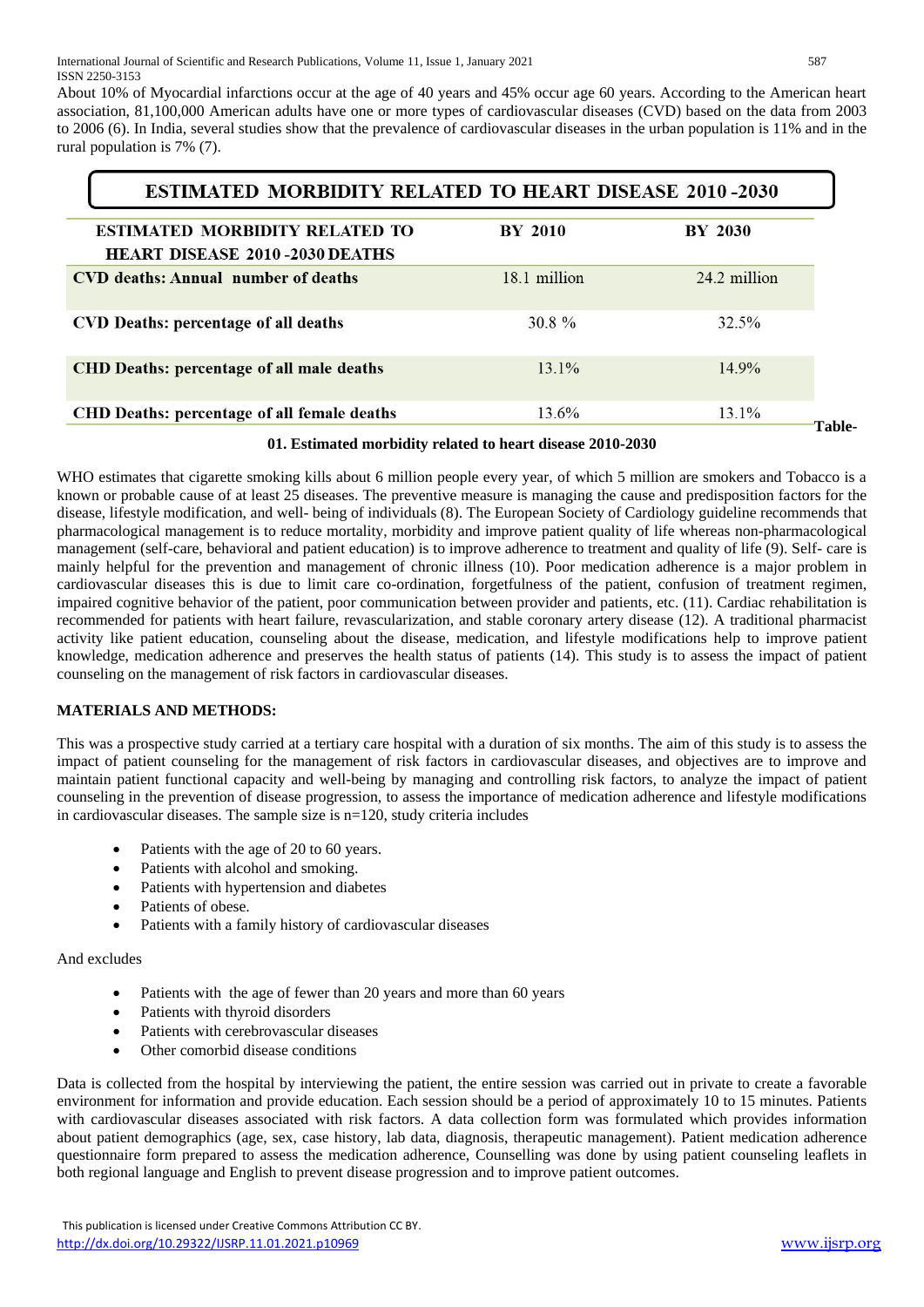The statistical analysis used for the study is descriptive statistics are range, mean, coefficient of variation, standard deviation calculated to age versus a number of patients, risk factors versus a number of patients, disease versus a number of patients. Zscore was calculated for the study population and probability values, skewness, kurtosis are calculated for study data. Medication adherence was assessed and two-way ANOVA is done on the study population before and after patient counseling. The statistical analysis is done by using Graphpad prism 8.3.1. (549) Software.

## **RESULTS AND DISCUSSION:**

## **Distribution of participants:**

.

The sample consists of a total 120 of peoples, among that  $n= 61$  (50.8%) peoples belong to the inpatient department,  $n= 59$ (49.1%) peoples belong to the out-patient department. Figure 1 shown the department wise distribution of population



## **Figure-1.Department wise distribution, Figure-2 Gender wise distribution of Patients.of Patients**.

Gender wise includes males n= 85 (Inpatients-44, Outpatients- 41), whereas females n= 35 (Inpatients- 19, Outpatients- 18). Figure 2Shown the gender wise distribution of patients.

### **Age-based demographics of cardiovascular disease patients:**

Age of 20 to 60 years is considered for this study, the collected data was distributed from the age of 25 to 30 years with a range of five. The below table indicates the age-wise distribution of cardiovascular disease patients and Figure 5 explains the age-wise demographics of patients

| 38<br>18 | Age range              |      | $25 - 30$ $31 - 35$ | $36 - 40$ | $41 - 45$ | $46 - 50$ | $51 - 55$ | $56 - 60$ |
|----------|------------------------|------|---------------------|-----------|-----------|-----------|-----------|-----------|
|          | Number of patients (n) |      |                     |           |           |           |           |           |
|          | Percentage             | 1.6% | 5.8%                | 7.5%      | 15%       | 17.5%     | 31.6%     | 20.8%     |

**Age-wise demographics of the total (n=120) sample**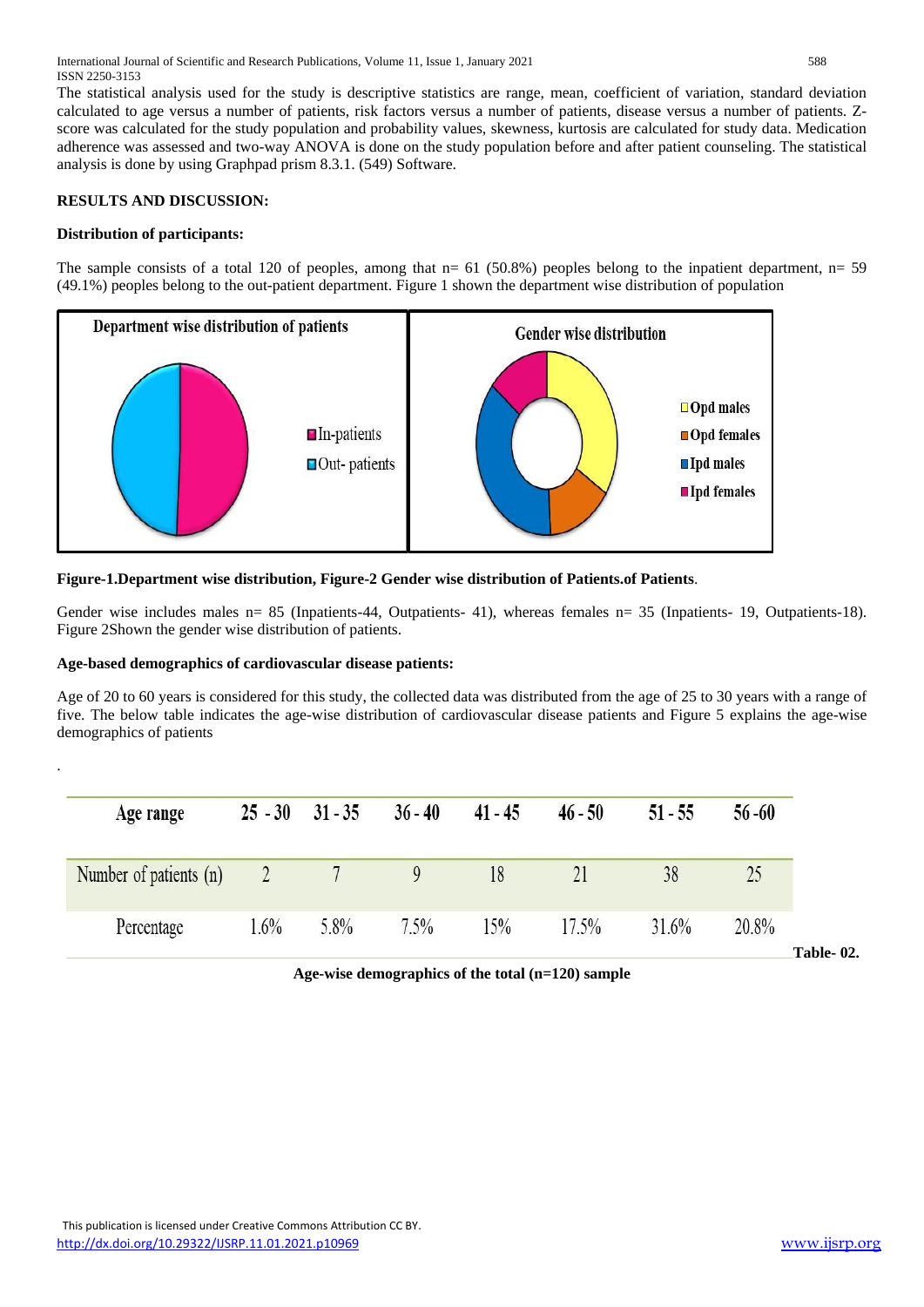

**wise distribution of cardiovascular disease patients**

The above data was having a standard deviation of 12.32, the Coefficient of variation is 71.87%, the standard error of mean is 4.657, skewness value is 0.5689, kurtosis value is -0.1182, and probability is significant (P<0.05).

### **Disease wise distribution of cardiovascular disease patients:**

Among 120 patients ischemic heart disease 14.1%(n= 17), Refractory cardiac failure 13.3% (n= 16), Myocardial infarction  $33.3\%$  (n= 20), Coronary artery disease 19.1% (n= 23), Angina pectoris 10.8% (n= 13), others 9.1% (n= 11) which includes complete heart blocks, dilated cardiomyopathy, pulmonary artery hypertension, deep vein thrombosis. The disease wise distribution of cardiovascular diseases has standard deviation of 10.62, standard error of mean is 4.336, coefficient of variation is 53.10%, skewness value is 1.719,, kurtosis value is 0.1182, and probability is significant (P<0.05).



**Figure -4. Disease wise distribution of patients**

### **Risk factor wise distribution:**

Out of total (n=120) patients risk factors are Diabetes 9.1% (n=11), Hypertension 15% (n=18), smoking 15% (n=18), Smoking+ Alcohol 20.8% (n= 25), Hypertension with Diabetes 25% (n= 30), Alcoholics 6.6% (n=8), Alcohol with Diabetes 2.5% (n=3), Hypertension with smoking 4.1% (n= 5), others 2.5% (n= 3) which includes family history, obesity etc., the above data has standard deviation of 9.838, co-efficient of variation 73.17%, standard error of mean 3.279, skewness value is -0.5424, kurtosis value is -1.036,and probability is significant (P,0.05). Figure 7 gives the information of various types of risk factors in cardiovascular disease patients.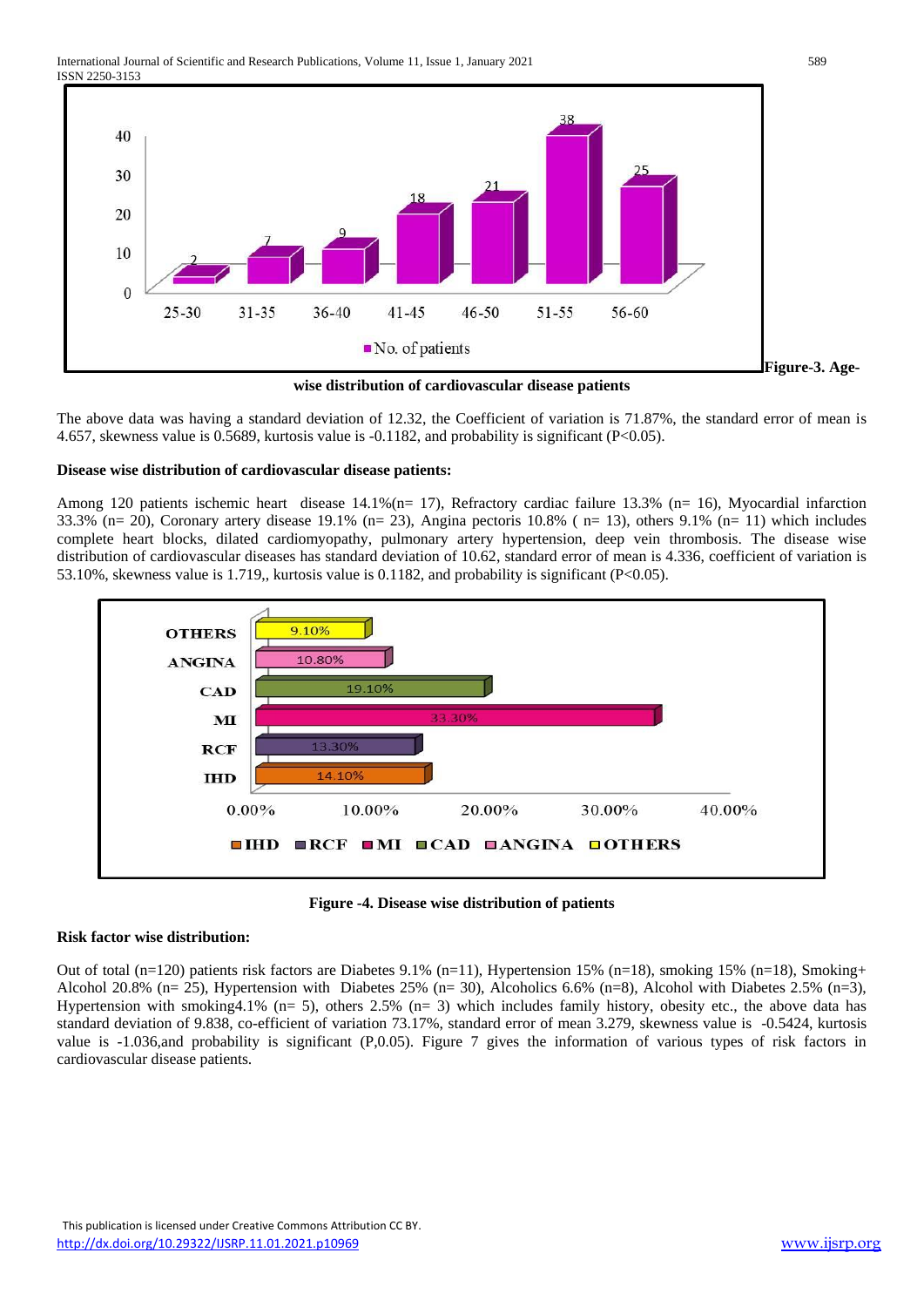

**Figure-5. Distribution of patients based on risk factors**

### **Medication adherence to cardiovascular disease patients:**

Among total patients (n=120) medication adherence was assessed based on the data provided by the patient with the help of a self-prepared questionnaire. Data was splits into poor (0% to 33%), medium ( 34% to 66%) , high (67%to 100%) based on percentages. Before patient counseling 20.8% (n= 25) has poor medication adherence, 58.3% (n= 70) has medium medication adherence, 20.8% (n= 25) has high medication adherence. After providing detailed information regarding the role of medication adherence to manage the risk factors improvement is observed. The below table 4 and figure 8, 9 provide the information regarding medication adherence before after patient counseling.

| AGE          |       | <b>MEDICATION ADHERENCE BEFORE</b> |       | <b>MEDICATION ADHERENCE AFTER</b> |        |       |  |  |
|--------------|-------|------------------------------------|-------|-----------------------------------|--------|-------|--|--|
|              |       | <b>COUNSELING</b>                  |       | PATIENT COUNSELING                |        |       |  |  |
|              | Poor  | Medium                             | High  | Poor                              | Medium | High  |  |  |
| $20 - 30$    |       |                                    |       | $\theta$                          |        |       |  |  |
| $30 - 40$    |       | 8                                  |       |                                   | 4      | 10    |  |  |
| $40 - 50$    |       | 26                                 |       |                                   | 14     | 22    |  |  |
| $50 - 60$    | 14    | 34                                 | 15    | 8                                 | 20     | 35    |  |  |
| <b>Total</b> | 25    | 70                                 | 25    | 13                                | 38     | 69    |  |  |
| Percentage   | 20.8% | 58.3%                              | 20.8% | $10.8\%$                          | 31.6%  | 57.5% |  |  |

**Table-03. Level of medication adherence before and after counseling**



# **Figure-6.Medication adherence before**

 This publication is licensed under Creative Commons Attribution CC BY. <http://dx.doi.org/10.29322/IJSRP.11.01.2021.p10969> [www.ijsrp.org](http://ijsrp.org/)